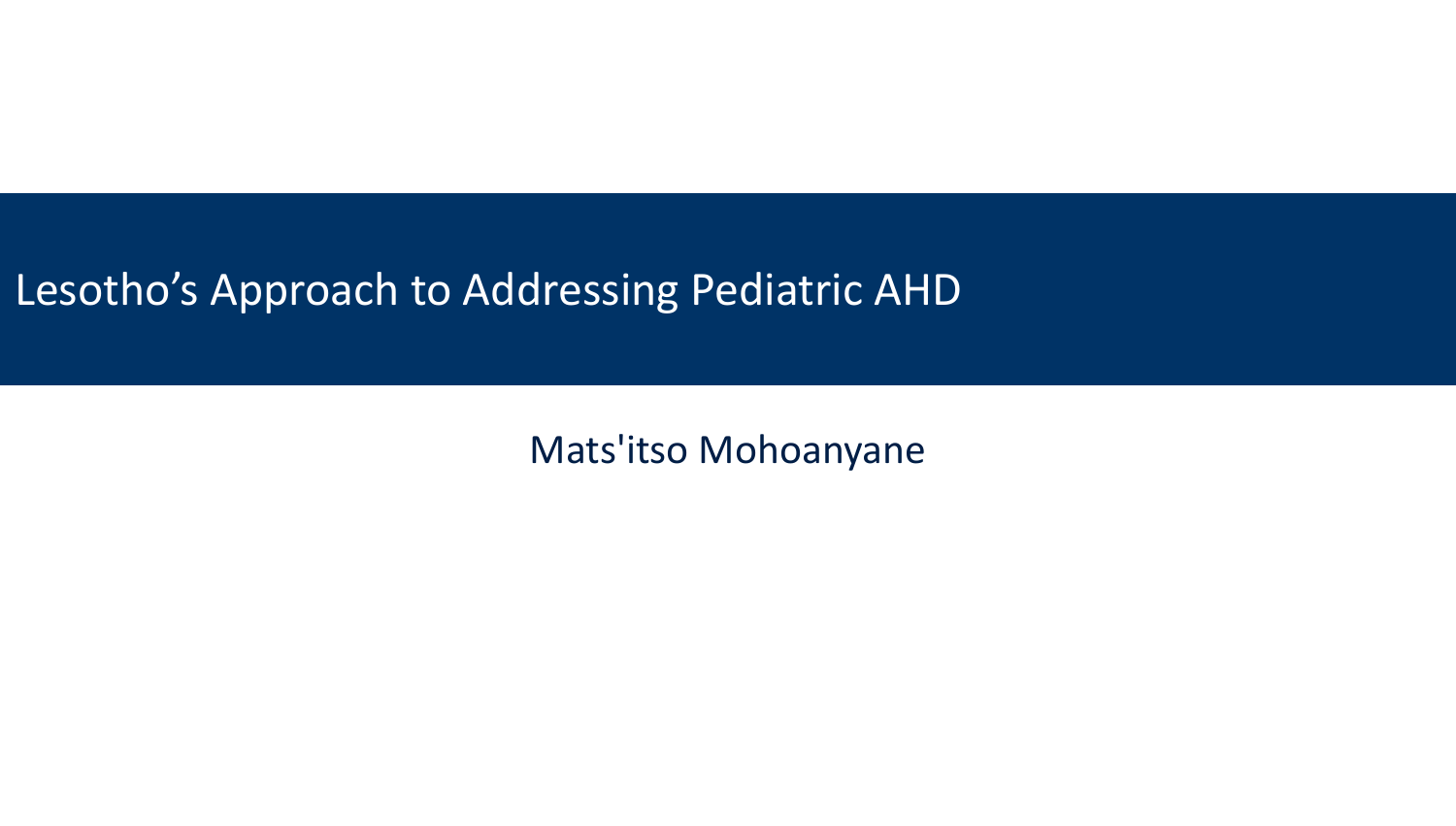



# **Lesotho's Approach to Addressing Pediatric AHD**

Mats'itso Mohoanyane Clinical Officer (Pediatric HIV Coordinator) Ministry of Health, Lesotho

**13th January 2021**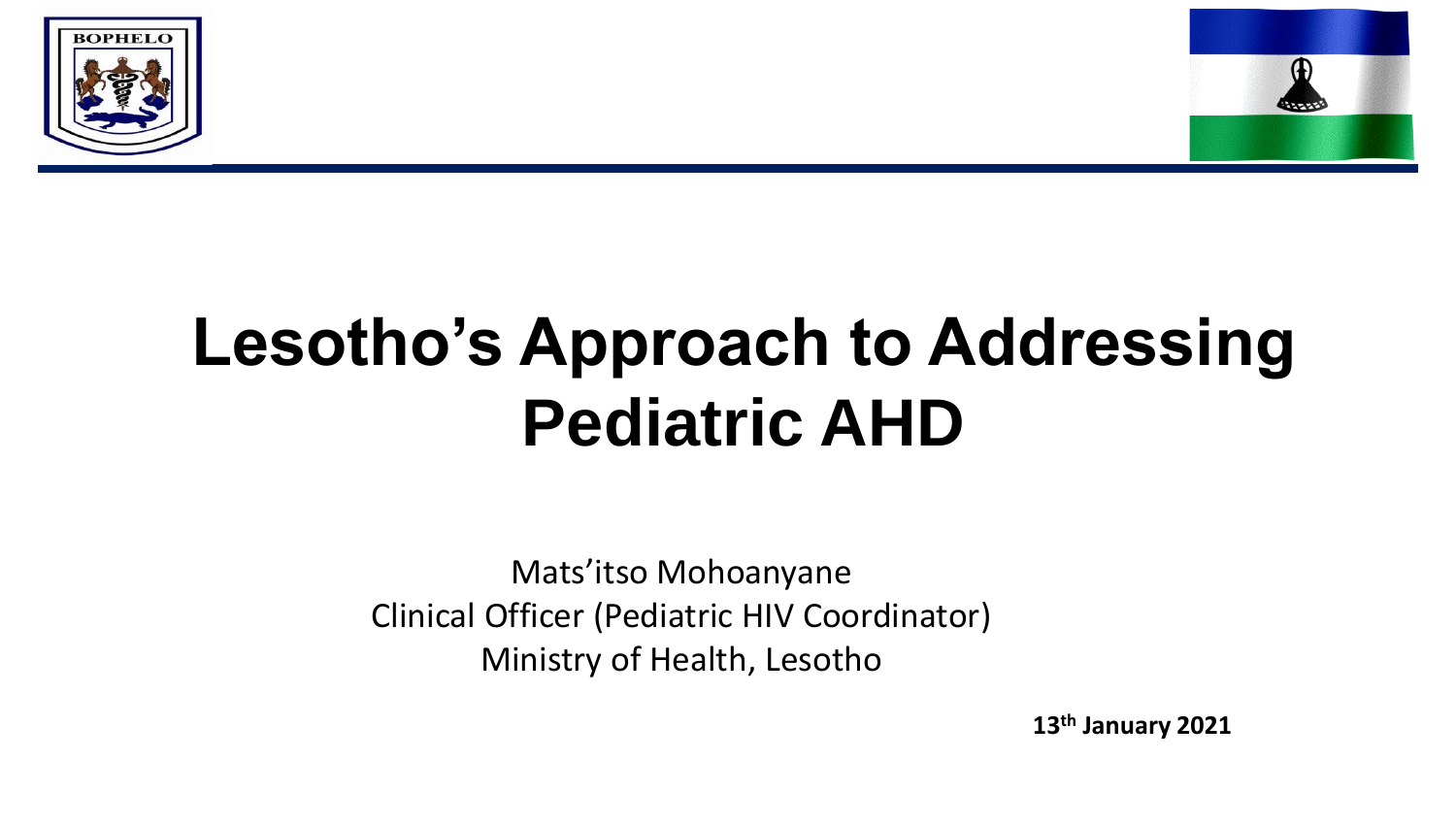

#### Presentation Outline

- AHD Overview: Lesotho's Context
- Country Approach to Rollout of AHD Package of Care
- Country Response
- Key Accomplishments and Way Forward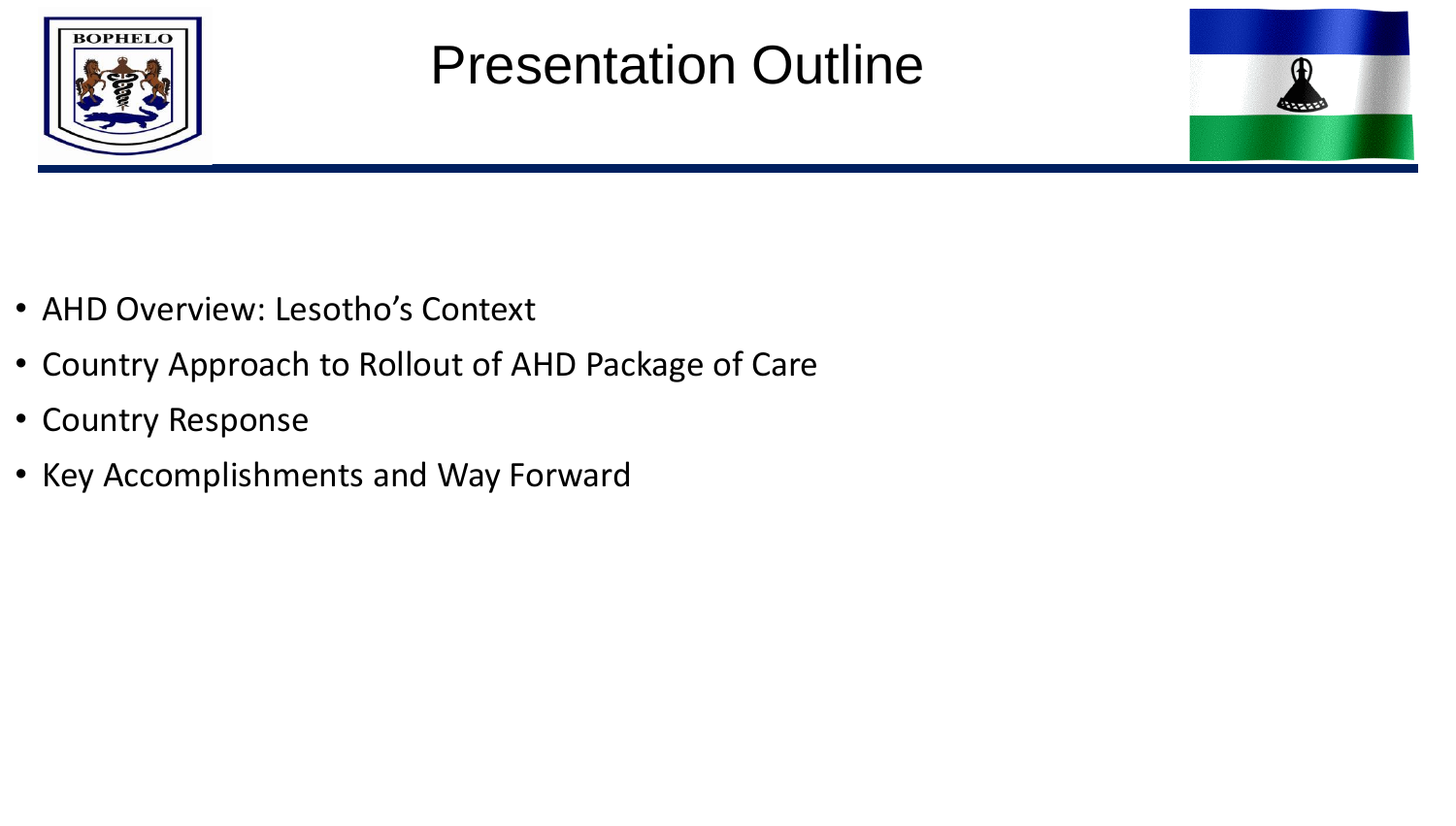



- Major causes of AHD related mortality in children are:
	- Tuberculosis (TB)
	- Severe Bacterial Infections
	- Pneumocystis Jirovecii Pneumonia (PJP)
- Other significant pediatric AHD morbidity and mortality drivers are:
	- Malnutrition
	- HIV Encephalopathy

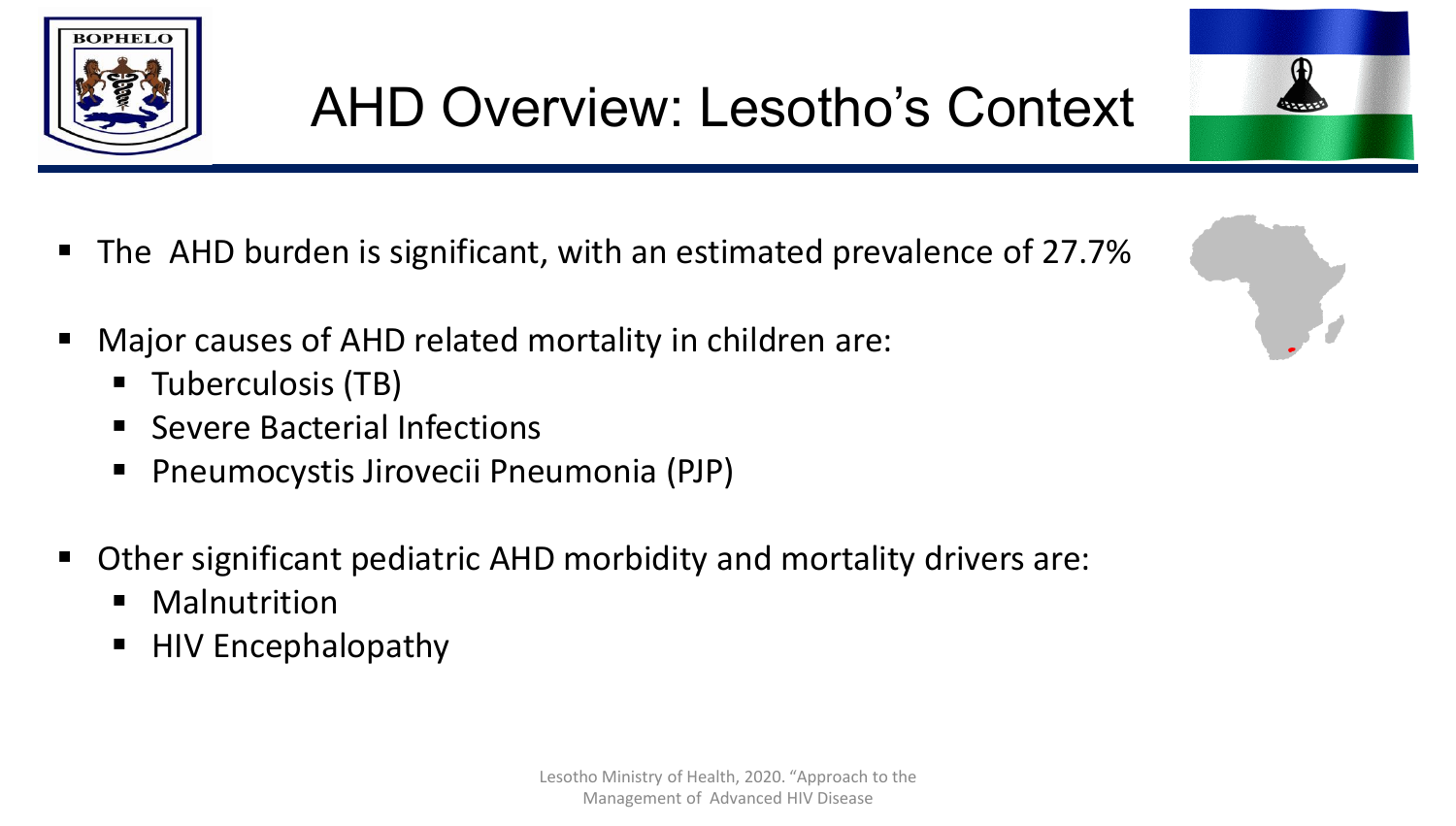

#### Country Approach to Rollout of AHD Package of Care



**Coordination:** The Ministry of Health HIV/AIDS Program plays a crucial coordinative role in general HIV/AIDS management. The positive effect of strong leadership cascades into various programmatic segmentations, including Pediatric HIV management, Differentiated HIV Service Delivery Models, and more.

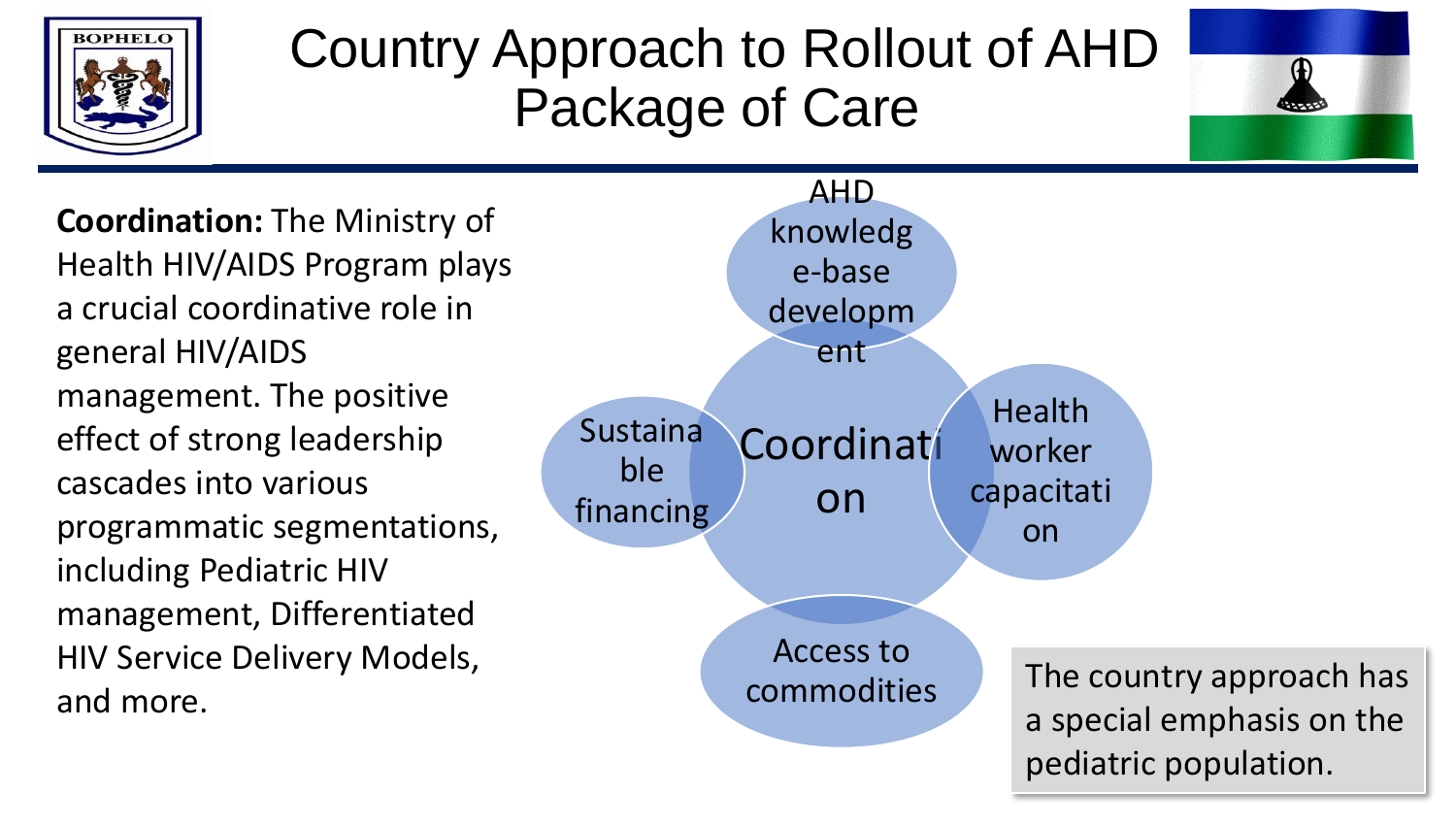

### Country Response: Coordination **Efforts**



- **EXTERF AHD TWG:** Ministry of Health coordinated the setup of an AHD TWG and ensured inclusion of partners focused on Pediatrics, including Baylor and EGPAF.
- **E** AHD Implementation: The Ministry developed a phased implementation plan, commencing with phase 1 in 18 hospitals. In Phase 1 implementation, all 18 hospitals manage Pediatric AHD.
- **E** Sustainable Financing Mechanisms: As a result of strong political will and partner support, resource mobilization for AHD commodities, remains high, with commitment from the government and multiple partners.

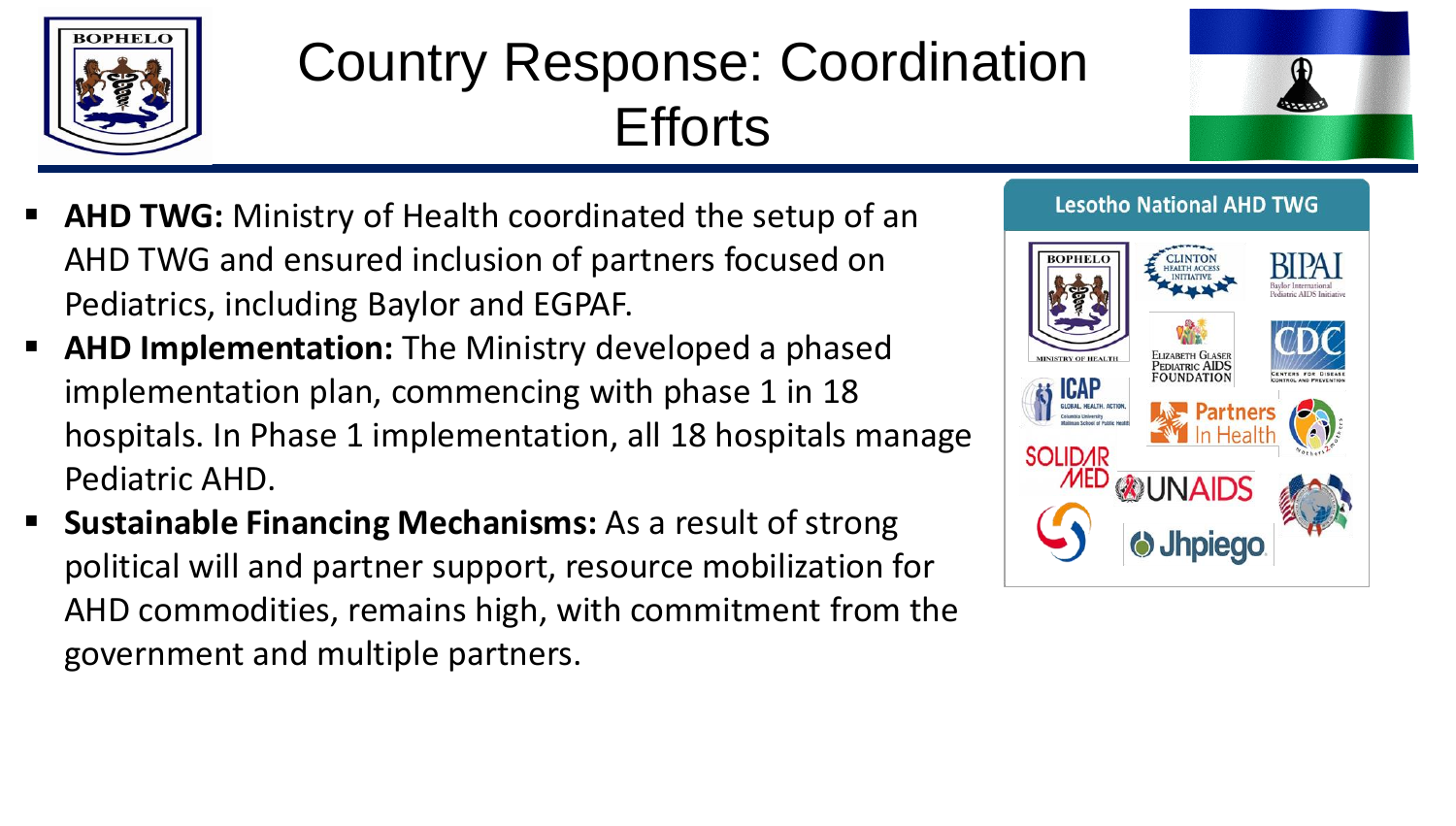

### Country Response: AHD Knowledge-Base Development



- In 2020, Lesotho developed an AHD manual, the first dedicated AHD guideline document in Lesotho. As per the guidelines AHD is defined as follows, "For adults, adolescents, and children older than five years; a CD4 cell count <200cells/mm3 or current WHO clinical stage 3 or 4. All HIV positive children under the age of five, regardless of CD4 count or WHO clinical staging are considered as having AHD."
- AHD guidelines dedicate a section to AHD in children, providing comprehensive treatment and management approaches towards AHDassociated opportunistic infections (OIs), malnutrition and HIV Encephalopathy. Recommendations on these Pediatric AHD conditions are informed by local epidemiology.
- Guidelines were distributed to all 18 district hospitals.

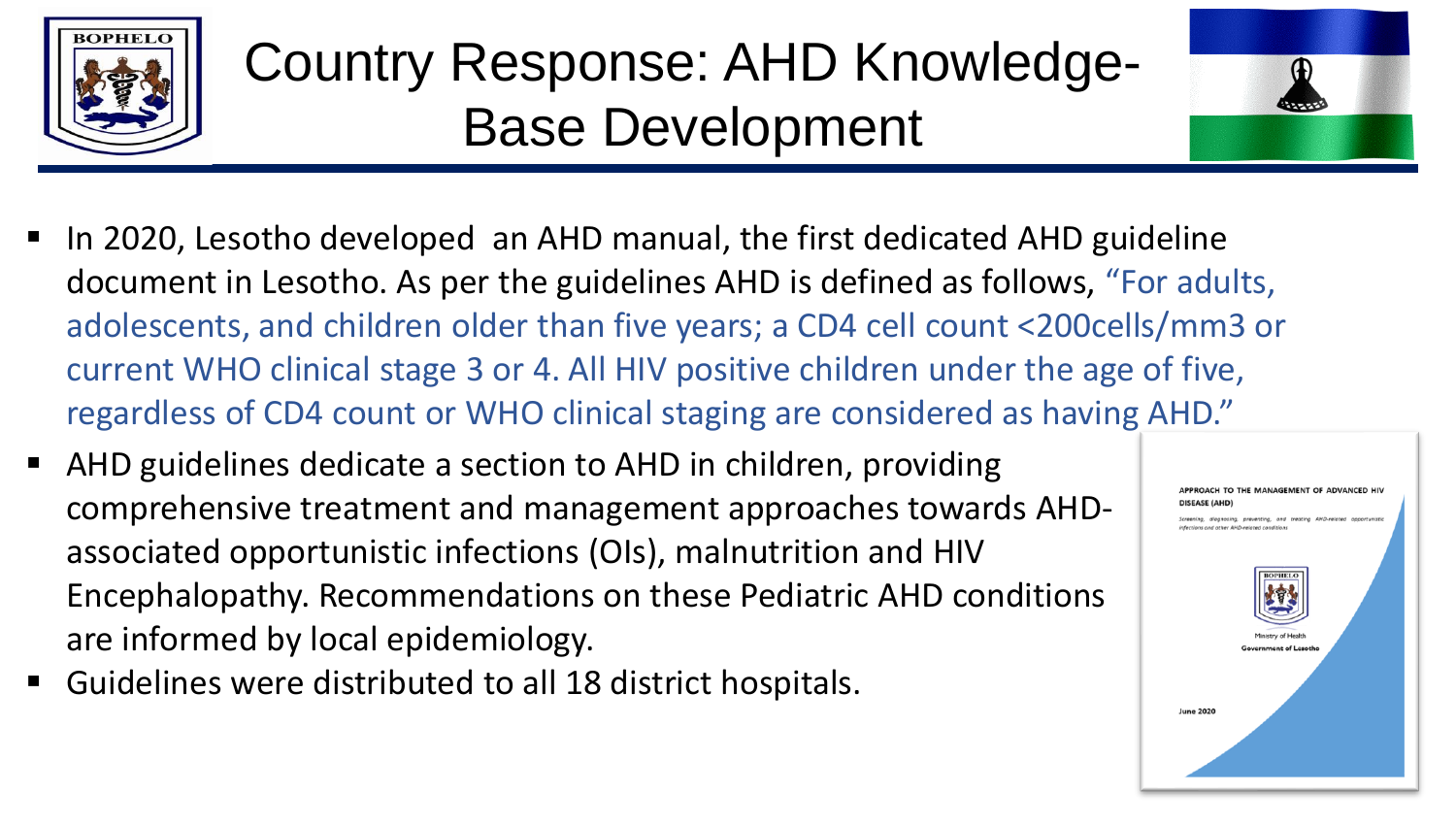

#### Country Response: Health Worker **Capacitation**

- In October 2020, 278 health care workers in all 18 district hospitals across all 10 districts were trained on AHD Management
- Using the local ECHO platform, healthcare workers were trained on the management of AHD including the provision of optimal AHD related commodities in the public healthcare system



Training was aligned with the recommendations of the AHD manual and emphasized elements of the pediatric AHD package of care, including: *Pediatric TB, PJP, malnutrition, severe bacterial infections and vaccinations.*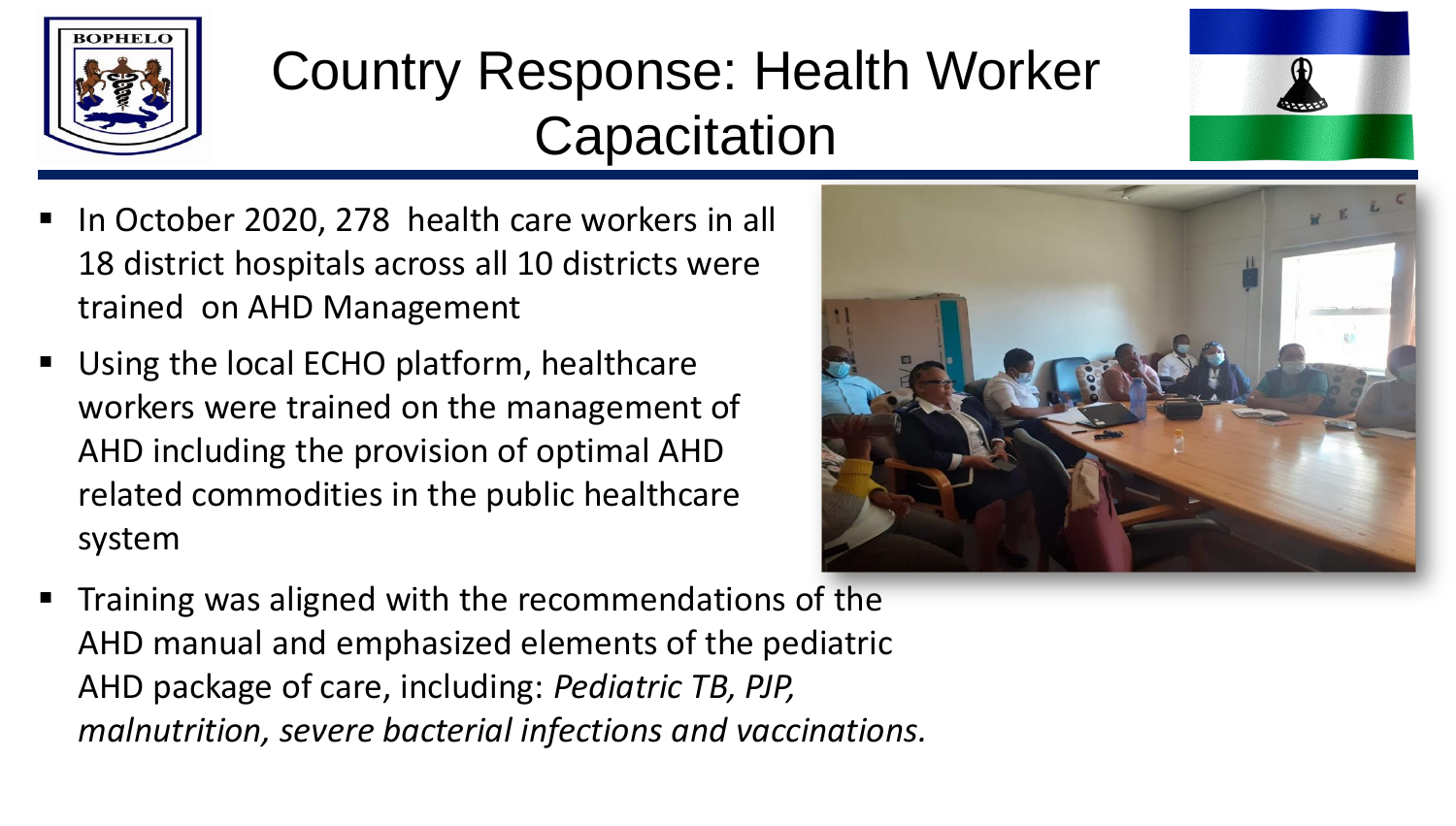

#### Country Response: Sustainable Financing



**Sustainable Funding:** Ministry of Health led national costing and quantification of AHD commodities in 2020. Subsequently, all focal commodities received Global Fund (GF), PEPFAR, and MOH financial commitments starting in 2021.



**Global Fund** committed to funding CD4, CrAg LFA, L-AmB, and 5FC and Cotrimoxazole over the coming 3 years.



**PEPFAR** committed, through the national Cooperating Agreement (CoAg), to complement funding for CrAg LFA as well as full funding for TB LAM and TPT (including 3HP).



**Lesotho MOH** committed to fund all fluconazole formulations.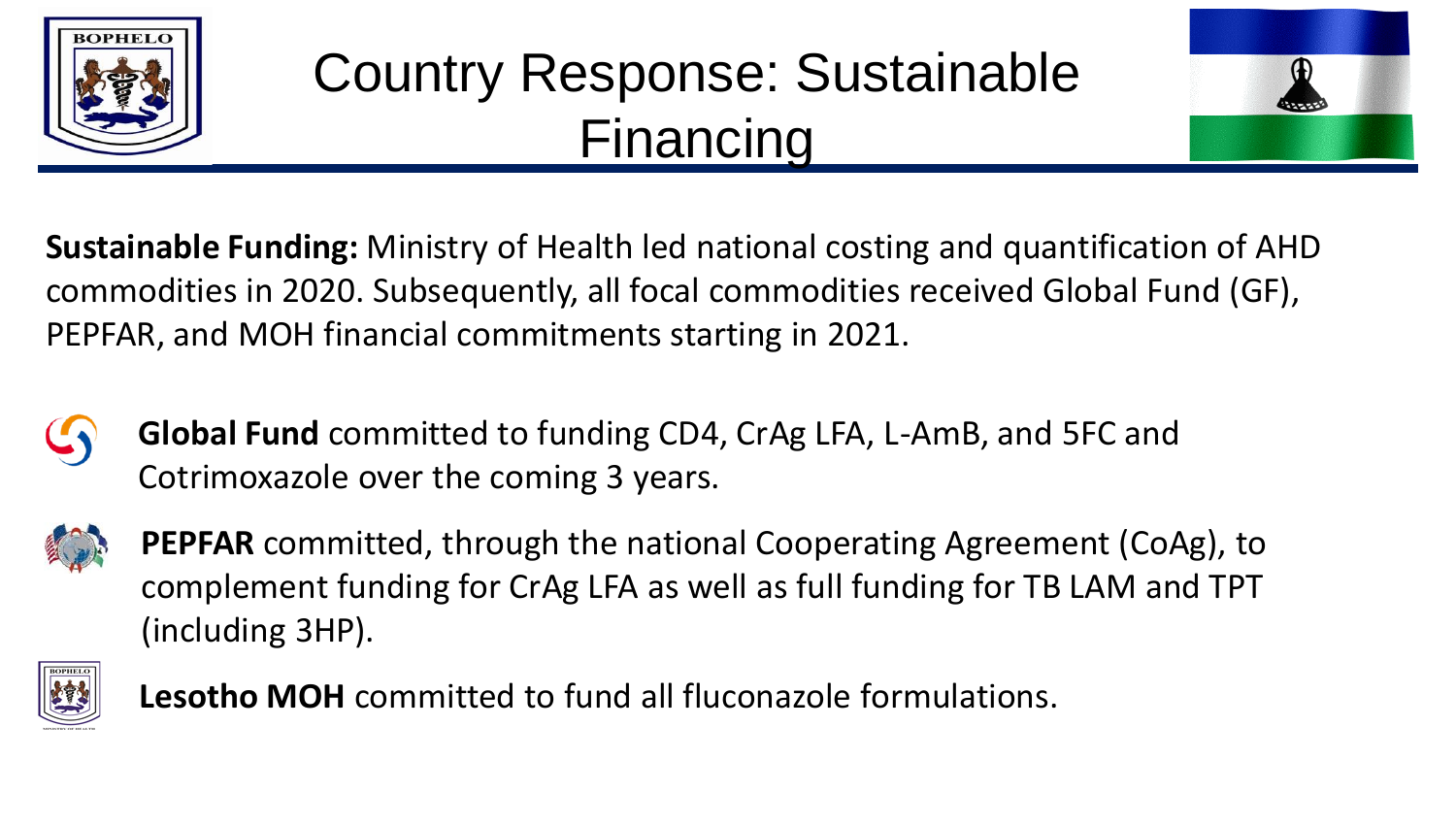

#### Country Response: Access to **Commodities**



- $\checkmark$  As a result of consistent annual drug quantification and ordering at the central level, there often is sufficient AHD commodities in-country.
- $\checkmark$  Hospitals use an informed push system to estimate stock required to serve patients monthly; and to make orders from the central warehouse. This decreases ordering inefficiencies.
- $\checkmark$  Medicines are distributed weekly to all site hospitals using a schedule set by the National Drug Service Organization (NDSO).
- $\checkmark$  In case of emergencies including stock-outs at the facility level, hospitals have direct access to the central warehouse (NDSO).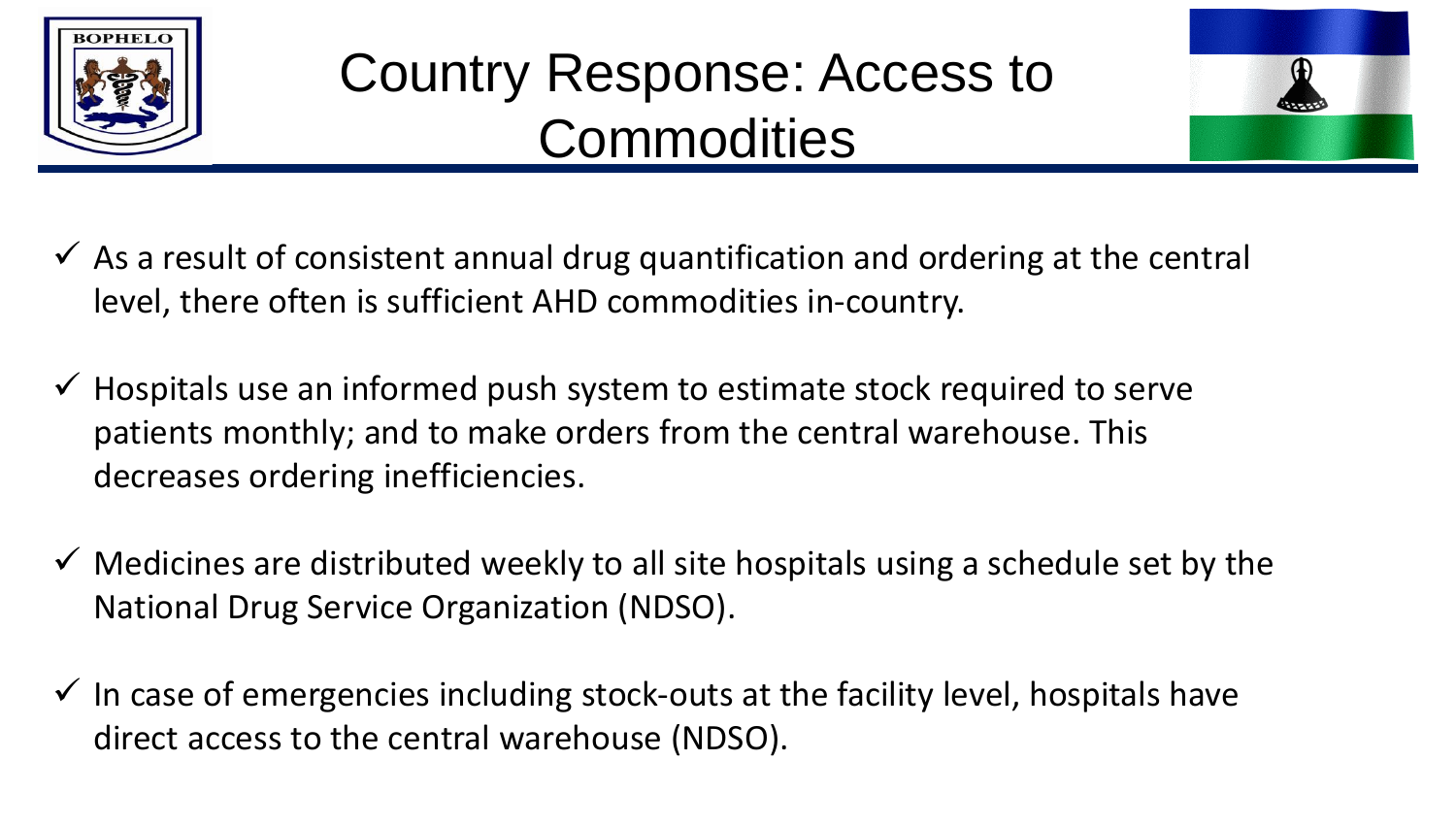

## Key Program Accomplishments & Way Forward



#### **Accomplishments**

- Developing Lesotho's very first AHD guidelines, with a section solely dedicated towards Pediatric AHD management
- $\checkmark$  Training healthcare workers on the management of pediatric AHD
- ✓ Ensuring that there is sustainable financing for AHD focal commodities
- ✓ Provision of Prevention of Mother-to-child HIV transmission (PMTCT) services to more than 285,000 women
- **Way forward:**
- Decentralization of the Pediatric AHD package of care to health facilities across Lesotho
- Routine clinical mentorship and supportive supervision to ensure adherence to guidelines, with a special focus on pediatrics